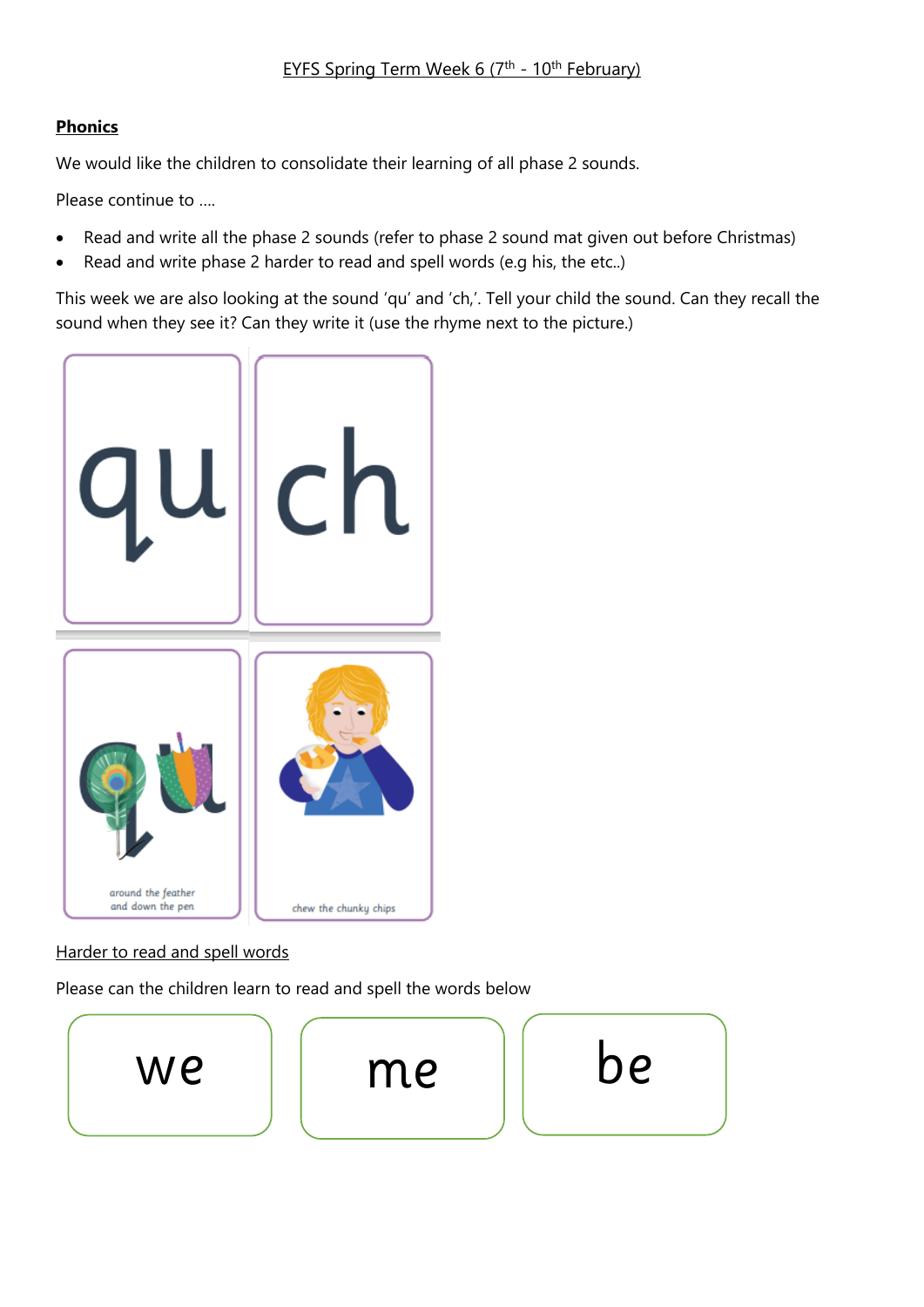The children could try the phonics activities below....



A quick fox ran to the quiz in Qued.

# **The Quick Fox**



"I will win a quid!" the quick fox quips.



He ran in the mud next to a pig. "Quit it!"



He ran next to a duck in the pen. "Quack!"



He ran in the sun next to a dog. "You are quick!"



The quick fox had fun and got a quill and a quid at the quiz.

Can the children sound out the words below. Each sound should be written in each box. E.g ch-i-p-s

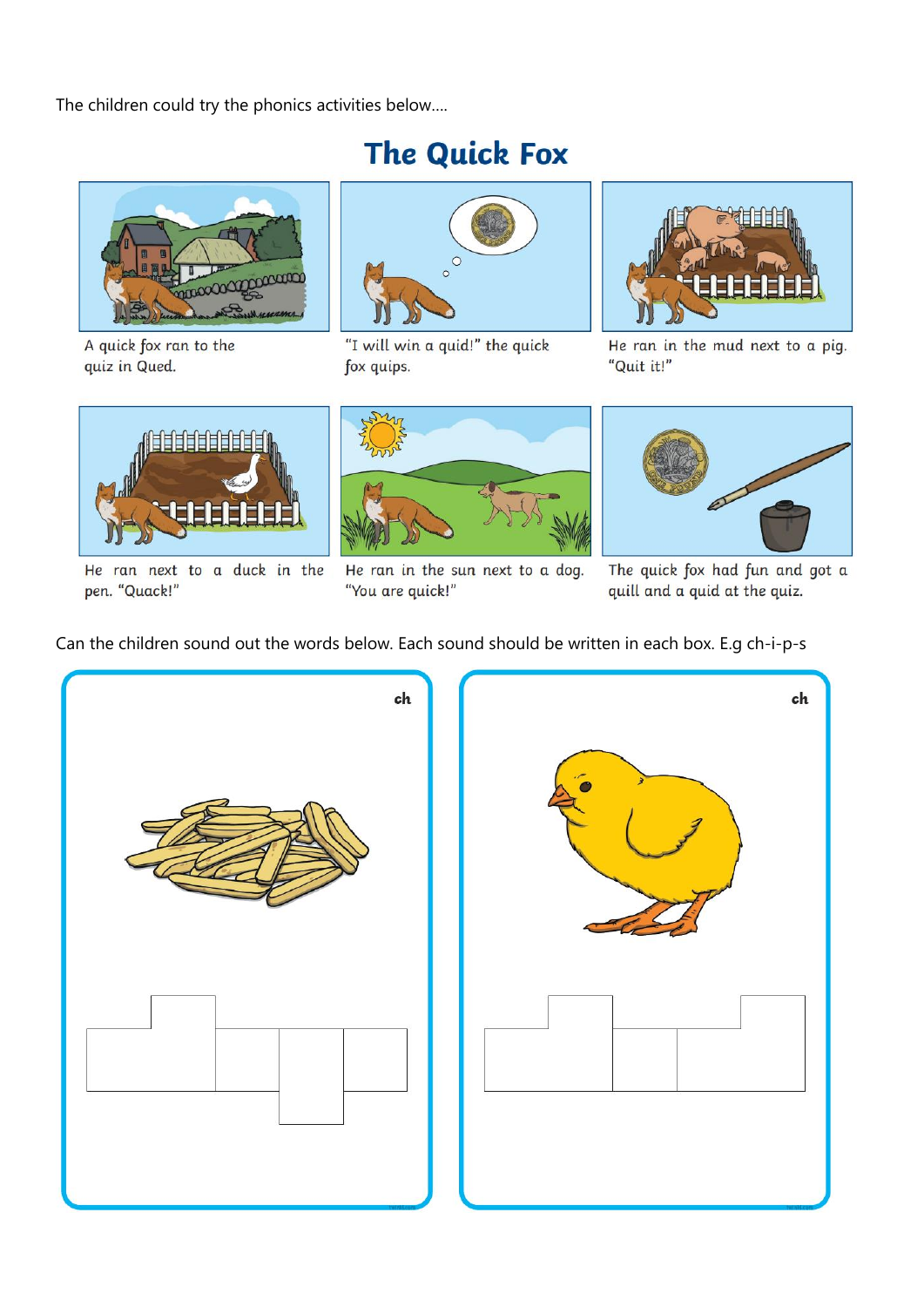| $\bullet$                           | chop  | chin  | chug  | check | such |
|-------------------------------------|-------|-------|-------|-------|------|
|                                     | chain | chip  | chill | chat  | much |
| $\bullet$                           | chin  | check | chain | chill | much |
| $\bullet\quad \bullet$<br>$\bullet$ | chat  | chip  | such  | chug  | chop |
| <b>SC</b>                           | chip  | chin  | chat  | check | such |
| $\vdots$                            | much  | chug  | chop  | chain | chat |

#### **Maths**

This week we are looking at writing and making the numbers 6,7 and 8. Can they spot these numbers around the house? Can they tell you what numbers make up 6, 7 and 8?

The children could try the activities below ….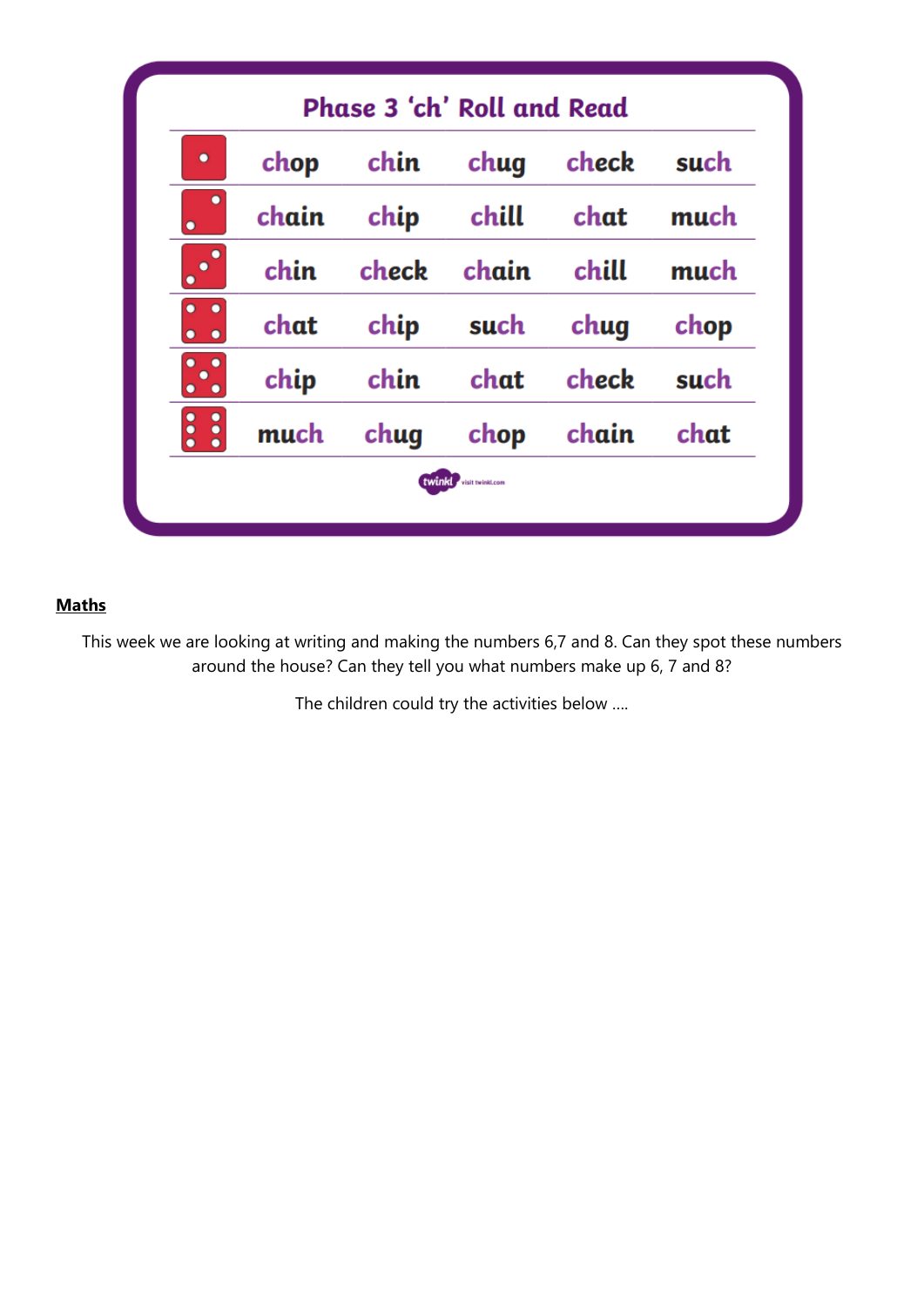# **All About Number 6 Number Formation Activity**

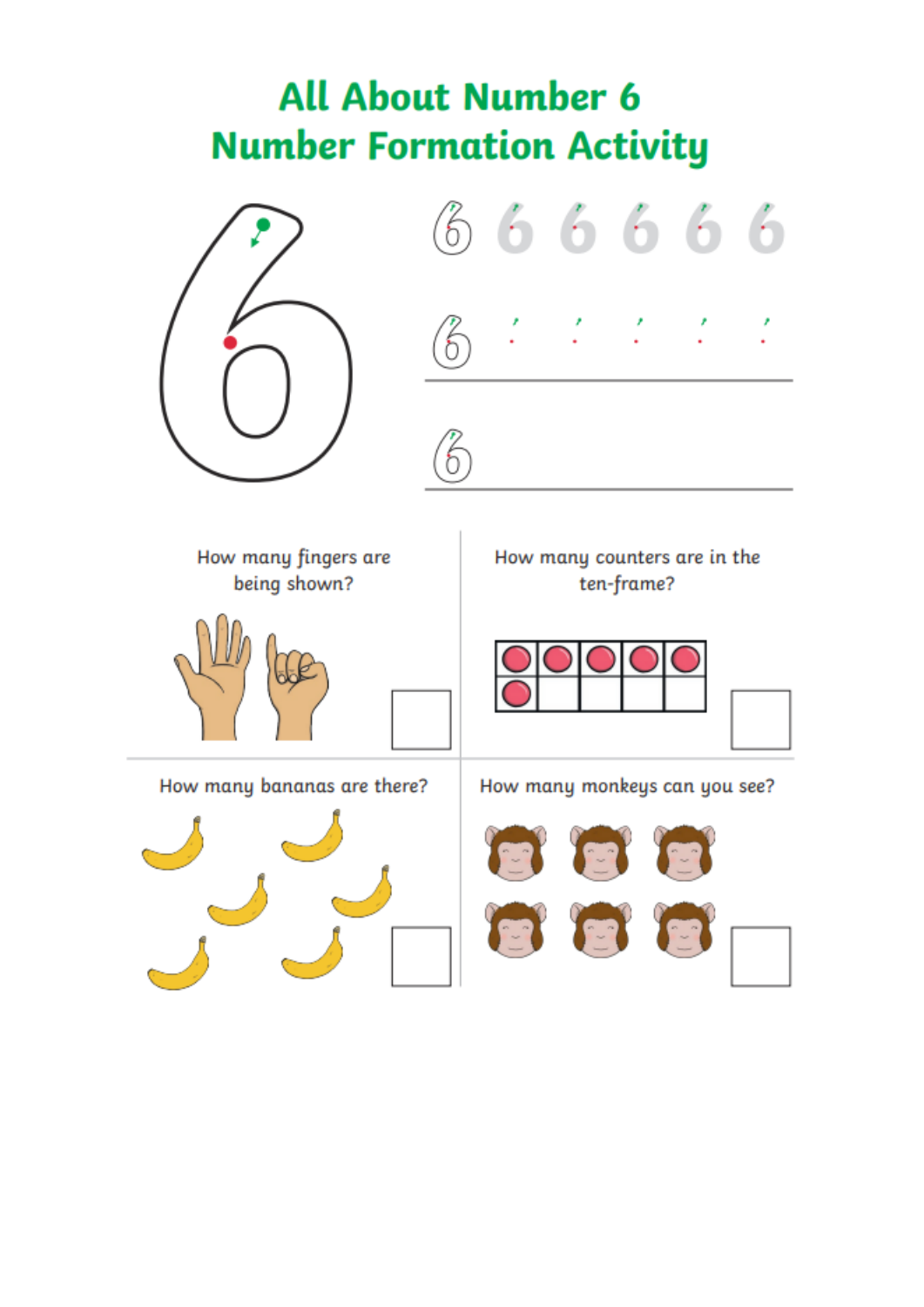# All about the Number...



Roll two dice until you throw a 7. Draw the dotty dice pattern.

Find 7 objects in the classroom. What did you find? Draw it here.

Draw 7 bees around the flower.

Can you see the number 7 in the classroom? Draw where you can see it.

# seven

Which sweet jar has 7 sweets? Circle the correct jar.







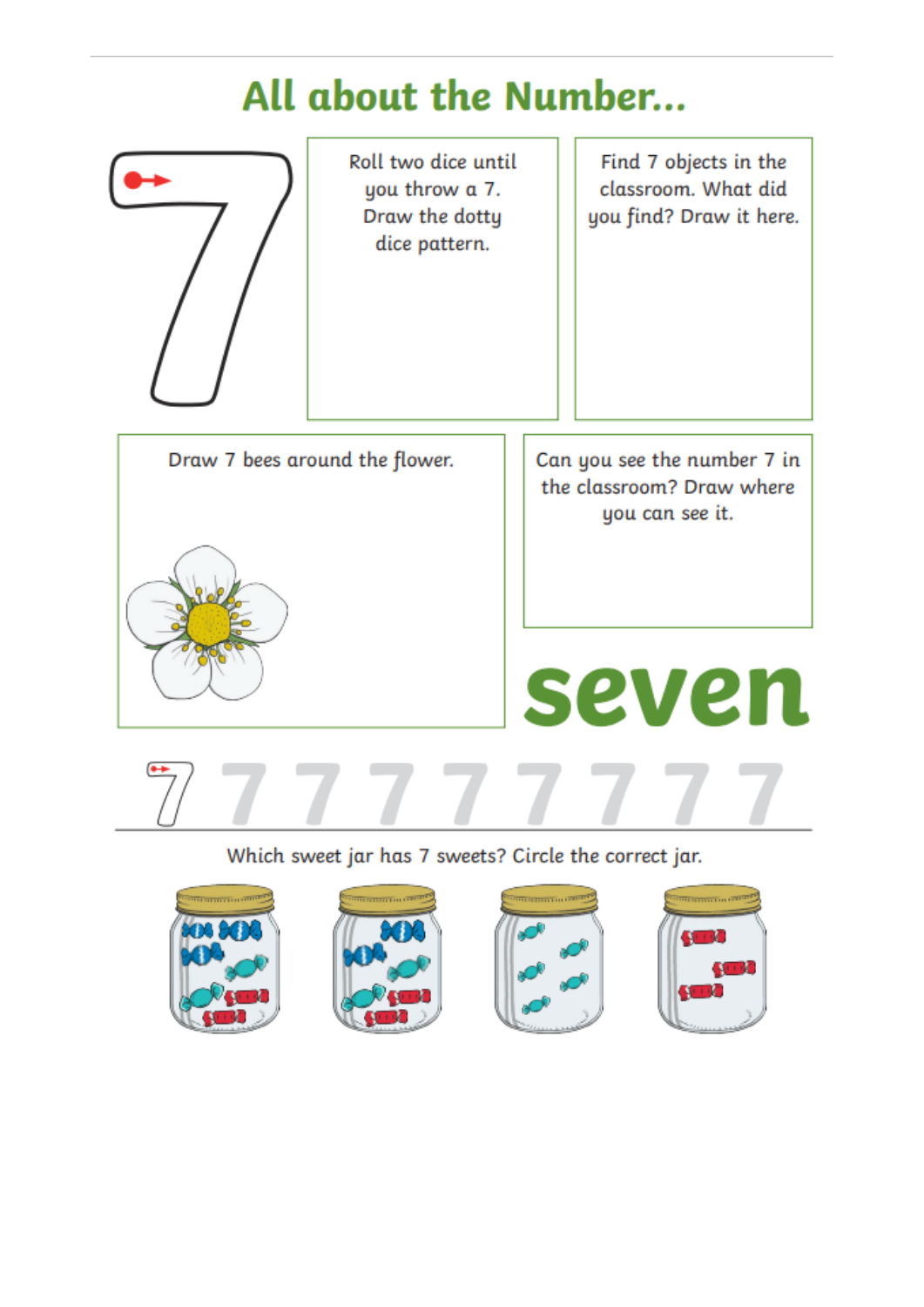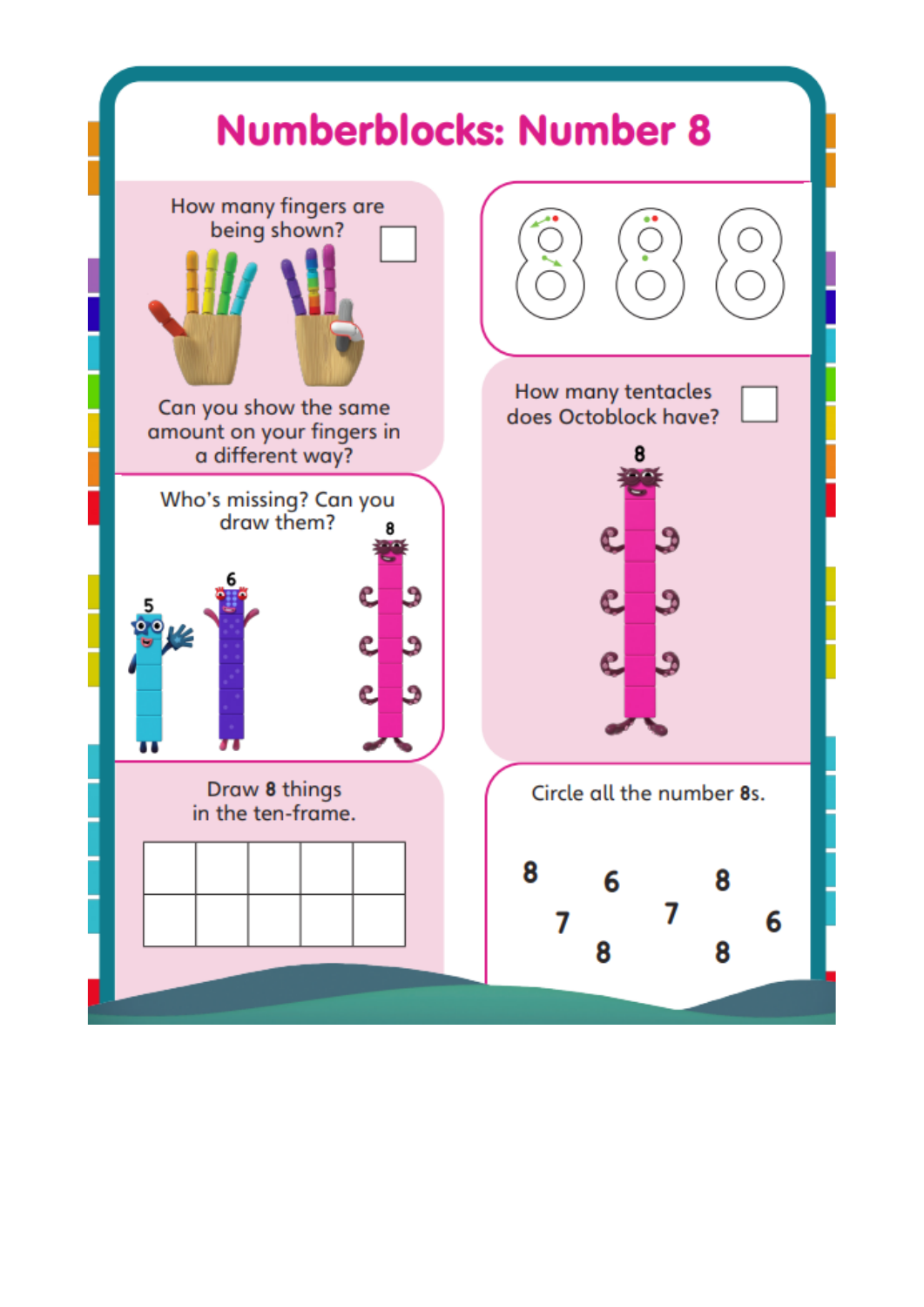# Space Aliens Counting to 6, 7 and 8

Each alien has a favourite number. Look carefully at the pictures, what number does each picture show? Count the bricks in the towers and the spots on the dominoes and ten-frames. Which alien would like each picture? Why? Can you find a number shape for each alien? Cut out the pictures and match them to the correct alien.

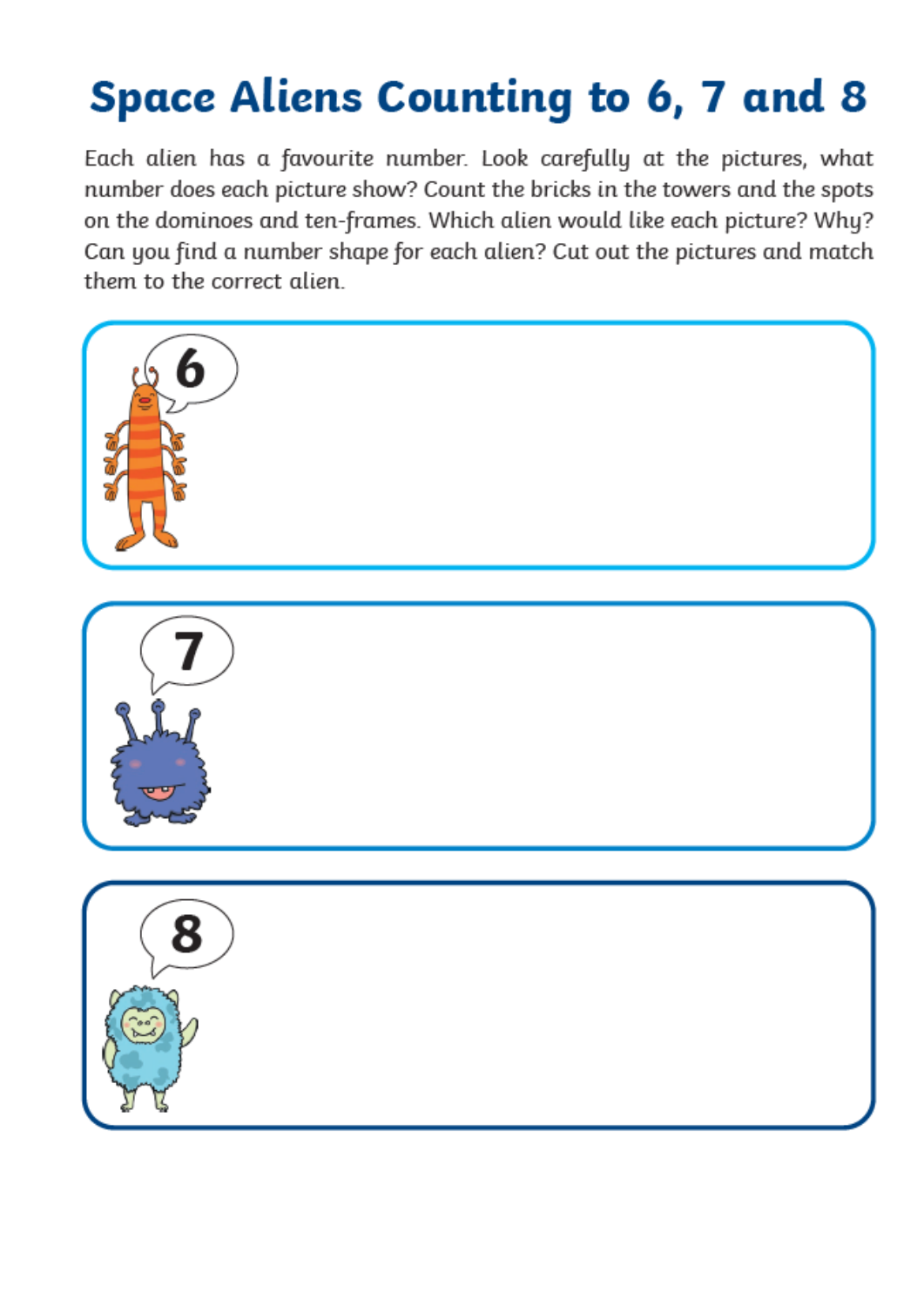

### **This week we are returning to our superhero topic.**

Please listen to the story of 'Ten Little Superheroes'. Click on the picture of the story to listen to the story.



Can the children design their own superhero. The children can drawn and design

their costume on the next page. Can the children then write their superhero… E.g I can shoot fire. The children should use their sounds.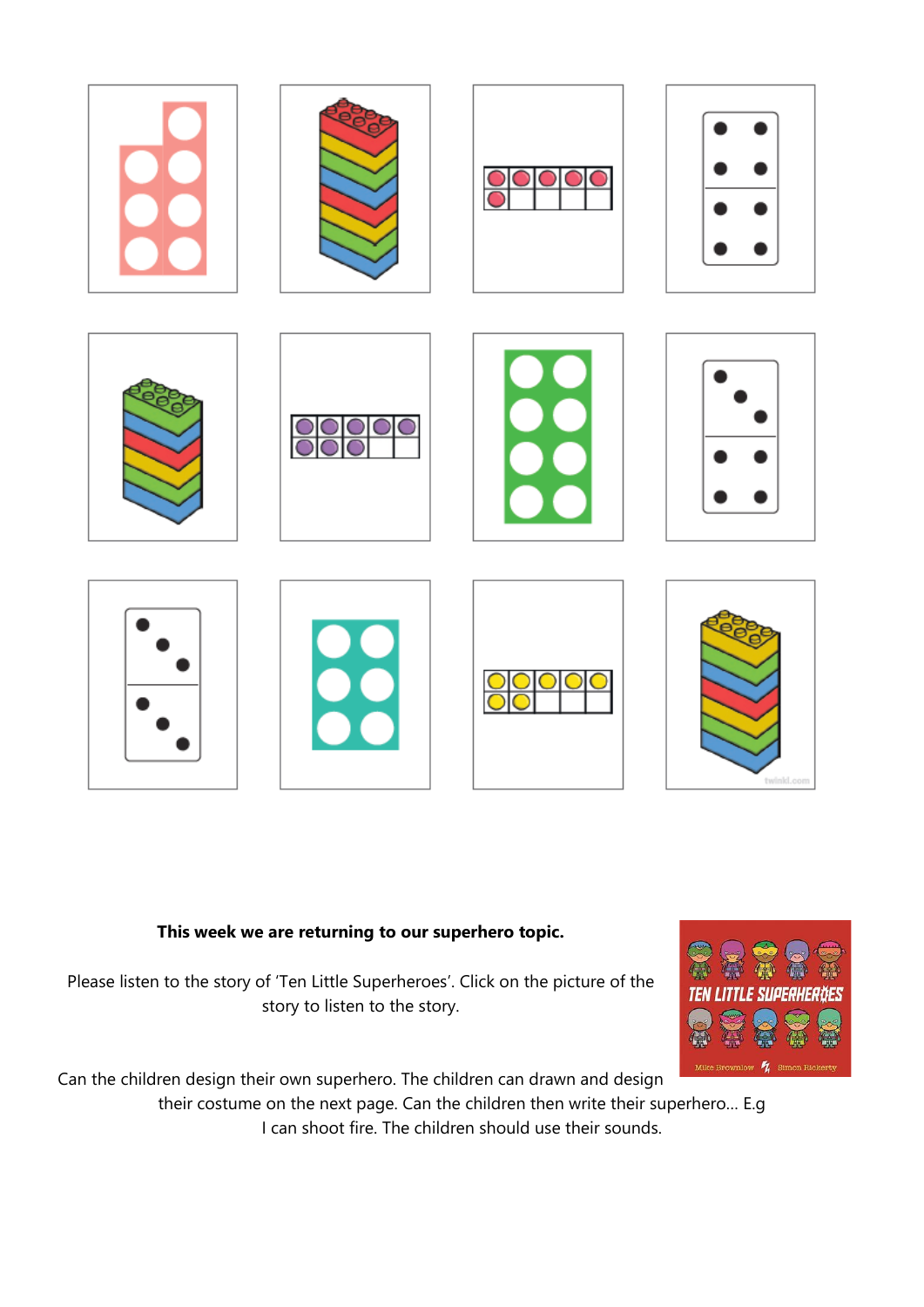My Superhero

 $\mathbf{r}^{\pm}$ 



Superhero power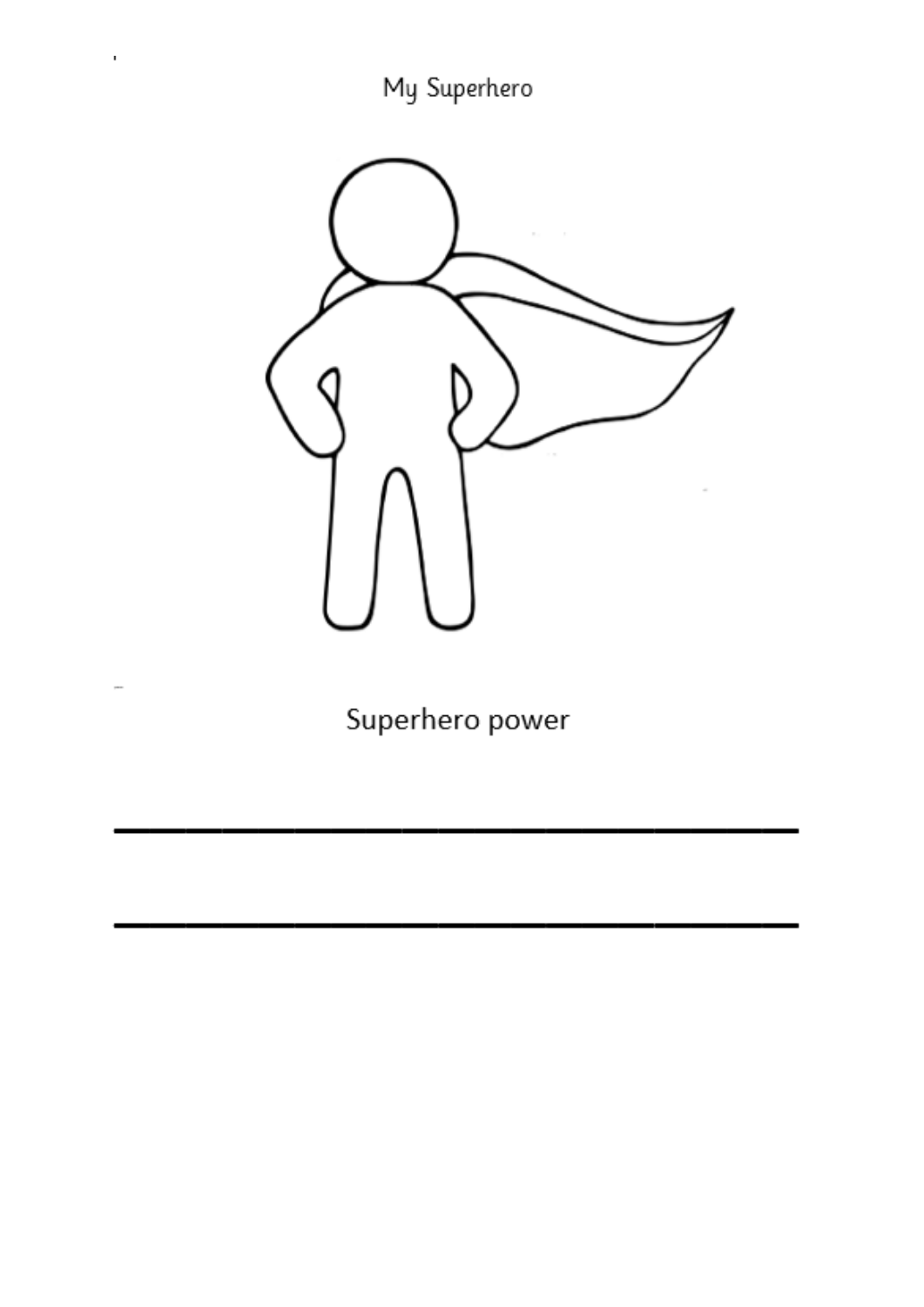